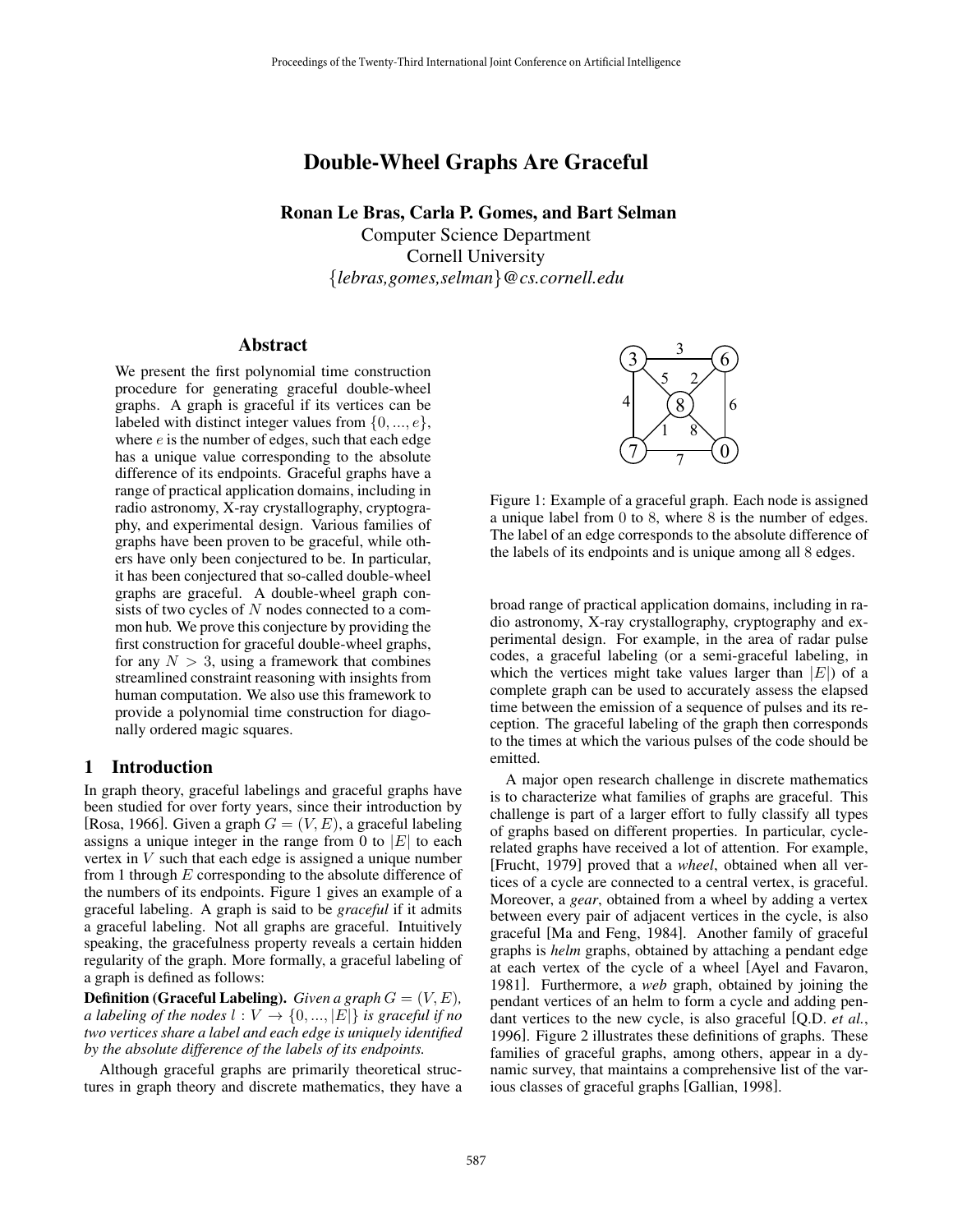

Figure 2: Some classes of graphs and their gracefulness.

In addition, other families of graphs have been proven not to be graceful, such as cycles of size  $n \equiv \{1,2\} \pmod{4}$ [Rosa, 1966] or double cones of size  $n \equiv 2 \pmod{4}$  [Redl, 2003]. Moreover, Rosa provides necessary conditions for a graph to be graceful based on the number of vertices and edges of the graph, as well as the parity of the degrees of the vertices [Rosa, 1966].

Finally, certain classes of graphs are conjectured to be graceful. In particular, a long-standing open problem in graph theory asks whether all trees are graceful. This problem is well-known as the Ringel–Kotzig conjecture [Bloom, 1979, e.g.] which, despite many attempts, remains unsolved. Another famous conjecture, known as the Truszczynski conjecture, hypothesizes that all unicyclic graphs (namely, graphs with exactly one cycle) are graceful [Truszczynski, 1984]. Finally, it has been conjectured that so-called double-wheel graphs are graceful [Heule and Walsh, 2010]. In this paper, we confirm this conjecture by providing the first constructive procedure for generating double-wheel graceful graphs of any size  $N \geq 4$ . This result also answers a research challenge posed in 2006 by Barbara Smith, in a panel discussion on "The Next Ten Years of CP," to use constraint programming techniques to prove or disprove the gracefulness of classes of graphs.

A double-wheel graph of size  $N$  is defined as follows:

Definition (Double-Wheel Graph). *A double-wheel graph*  $DW_N$  of size N can be composed of  $2C_N + K_1$ , i.e. it consists *of two cycles of size* N*, where the vertices of the two cycles are all connected to a common hub.*

Figure 2 shows a double-wheel graph of size 5. Finding graceful labelings for double-wheel graphs has become an interesting challenge problem for constraint solvers. In 2003, Petrie and Smith applied various symmetry breaking methods in constraint programming to graceful graphs and provided solution symmetries for the double-wheel graceful graph problem [Petrie and Smith, 2003]. They show that no labeling of  $DW_3$  is graceful. In addition, they were able to find the number of non-isomorphic graceful labellings for sizes 4 and 5. In 2010, Heule and Walsh analyzed symmetries within solutions in order to boost the search for double-wheel graceful graphs [Heule and Walsh, 2010]. Their approach allowed them to find a graceful double-wheel graph of size 24, the largest reported in the literature so far. The constructive procedure we present in this paper provides graceful labelings for any double-wheel graph with  $N \geq 4$ . As we describe in the next section, the procedure was discovered using an new approach to constraint solving that incorporates a human computation component. By providing a constructive procedure for labeling double-wheel graphs of any size  $(\geq 4)$ , we also go beyond standard constraint solving approaches, which generally provide solutions only for specific instances, each of a fixed size.

#### 2 Framework

Constraint reasoning has been successfully applied to find graceful labellings for some particular graphs that were not known to be graceful [Lustig and Puget, 2001; Petrie and Smith, 2003; Smith, 2006; Benhamou *et al.*, 2007; Heule and Walsh, 2010]. In addition, this problem has extensively been studied for symmetry evaluation in constraint programming. For example, [Puget, 2006] proposes an efficent way to break all combinations of variable and value symmetries in graceful graphs. Moreover, [Gent *et al.*, 2005] introduce the concept of conditional symmetry breaking (namely, that occurs during the search itself) and evaluate it on graceful labelings. Furthermore, [Cohen *et al.*, 2005] explore different definitions of symmetry in the graceful labeling problem. Finally, constraint programming has also been used on closely related problems, such as the Golomb ruler [Galinier *et al.*, 2003].

In this work, we use the framework developed by [Le Bras *et al.*, 2012b]. This framework combines streamlining constraint reasoning with insights from human computation in order to discover constructions for generating an entire family of combinatorial structures. Via this framework, Le Bras *et al.* discovered the first construction procedure for a combinatorial structure called spatially-balanced Latin square and provided a new lower bound for weak Schur numbers. In this work, we are interested in discovering whole families of graceful graphs.

Streamlining [Gomes and Sellmann, 2004] is an effective combinatorial search strategy that intentionally imposes additional structure to a combinatorial problem in order to focus the search on a highly structured subspace, therefore boosting constraint reasoning and propagation. (For a related search technique, called "tunneling," see [Kouril and Franco, 2005].) In other words, streamlining consists in adding specific de-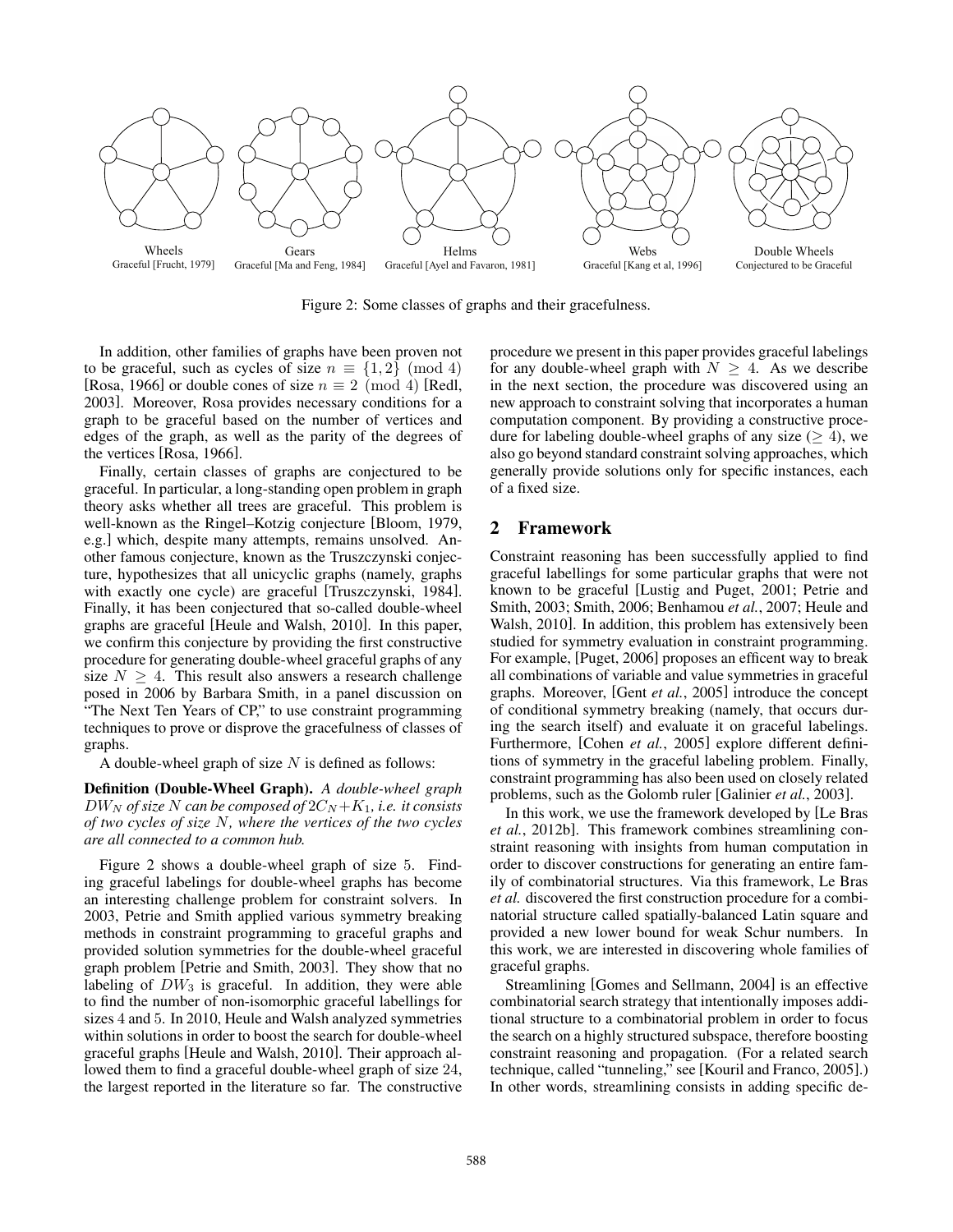| $\begin{array}{c c c c c} \hline \multicolumn{1}{c }{\textbf{}} & \multicolumn{1}{c }{\textbf{}} \end{array}$<br><sup>o</sup> Constructive Procedures Discovery Tool<br>Edit<br><b>Tools</b><br>Help<br>File |                             |                                                                                                                                        |      |             |                                                                                                                                        |     |              |                                                  |                                                                                                                                          |                 |     |                                                                                                              |     |                              |   |
|--------------------------------------------------------------------------------------------------------------------------------------------------------------------------------------------------------------|-----------------------------|----------------------------------------------------------------------------------------------------------------------------------------|------|-------------|----------------------------------------------------------------------------------------------------------------------------------------|-----|--------------|--------------------------------------------------|------------------------------------------------------------------------------------------------------------------------------------------|-----------------|-----|--------------------------------------------------------------------------------------------------------------|-----|------------------------------|---|
| <b>Solutions found</b>                                                                                                                                                                                       |                             |                                                                                                                                        |      |             |                                                                                                                                        |     |              |                                                  |                                                                                                                                          |                 |     |                                                                                                              |     |                              |   |
| Streamliner \ Parameter                                                                                                                                                                                      | 14                          | 5                                                                                                                                      | 6    | 17          | 8                                                                                                                                      | 9   | 10           | 11                                               | 12                                                                                                                                       | 13              | 14  | 15                                                                                                           | 16  | 17                           |   |
| Any                                                                                                                                                                                                          | 2648                        | 2495                                                                                                                                   | 3582 | 1454        | 732                                                                                                                                    | 702 | 711          | 164                                              | 84                                                                                                                                       | 49              | 14  | 10 <sup>10</sup>                                                                                             | 17  | $\overline{4}$               |   |
| ZeroAtCenter                                                                                                                                                                                                 | 1556                        | 2159                                                                                                                                   | 3385 | 1336        | 670                                                                                                                                    | 648 | 711          | 164                                              | 84                                                                                                                                       | 49              | 14  | 10 <sub>10</sub>                                                                                             | 17  | $\overline{\mathbf{4}}$      |   |
| C10dd                                                                                                                                                                                                        | 362                         | 566                                                                                                                                    | 1422 | 625         | 38                                                                                                                                     | 56  | 169          | 9                                                | o                                                                                                                                        | 1               | o   | 2                                                                                                            | 10  | lo.                          |   |
| C <sub>2</sub> O <sub>dd</sub>                                                                                                                                                                               | 709                         | 244                                                                                                                                    | 145  | 27          | l3.                                                                                                                                    |     | $\mathbf{0}$ | $\overline{0}$                                   |                                                                                                                                          | $\overline{0}$  | lo. | lo.                                                                                                          | lo. | $\overline{0}$               |   |
| C1MostlyOdd<br>$\leftarrow$                                                                                                                                                                                  | 755                         | 638                                                                                                                                    | 2295 | 643         | 41                                                                                                                                     | 58  | 352          | ۹                                                | 1                                                                                                                                        | 1               | h   | l2                                                                                                           | lo  | lo.                          | ٠ |
| <b>Selected Solutions</b><br>11:156<br>۸<br>11:157<br>11:158<br>11:159<br>Ξ<br>11:160<br>11:161<br>11:162<br>11:163<br>$\overline{\phantom{a}}$                                                              |                             | 3 39 41 13 35 15 7 33 27 31 19<br>23 44 10 40 11 43 25 42 37 38 14<br>3 39 41 13 35 15 9 1 27 31 19<br>21 44 10 40 11 43 25 42 5 38 14 |      | In          | 3 39 41 13 35 15 7 1 27 31 19<br>23 44 10 40 11 43 25 42 5 38 14<br>3 39 35 13 41 15 7 27 33 31 19<br>23 44 10 40 11 43 25 42 37 38 14 |     |              | In                                               | 3 39 41 15 7 35 13 33 27 31 19<br>23 44 10 40 11 43 25 42 37 38 14<br>3 39 41 13 35 15 7 25 19 31 27<br>23 44 10 40 11 43 26 42 33 38 37 |                 |     |                                                                                                              |     |                              |   |
| 1 - Select Streamliner Combination<br>Any<br>Ä.<br><b>ZeroAtCenter</b><br>$\equiv$<br>C <sub>20dd</sub><br>C1MostlvOdd<br>IncStep2C1<br>$\overline{\phantom{a}}$<br>DecStep2C1                               | $\bullet$<br>$\blacksquare$ | <b>ZeroAtCenter</b><br>C1MostlvOdd<br>IncStep2C1<br>DecStep2C1<br>IncStep2C2<br>DecStep2C2                                             |      | <b>Name</b> | 2 - Set Parameters<br>Parametern 38 $\frac{1}{2}$ 3 $\frac{1}{2}$<br>Parameter k 4<br><b>Create New Streamliner</b>                    |     | $\div$       | 3 - Perform search<br>Time Limit<br>Click to Run | 60                                                                                                                                       | 수<br>Streamline |     | <b>Search Stats</b><br>New solutions found<br>Total # of solutions<br>for this order<br>Total # of solutions |     | $\overline{0}$<br>3<br>12703 |   |

Figure 3: User interface for human-guided search to discover constructions for *graceful double-wheel graphs*. Each selected solution (middle panel) is a labeling of the double-wheel graph of the corresponding order  $(N = 11)$ , where the three rows correspond to the labels of the center, the inner cycle, and the outter cycle, respectively.

sired regularities, such as a partial pattern of a solution, to the search engine, which then proceeds to search for solutions with these regularities. In any case, the effectiveness of streamlining relies on the quality of the suggested regularities.

In this work, we couple streamlining with a human computation component to identify possible patterns in solutions and suggest insightful regularities. This work is in part inspired by the exciting new area of human computation [Law and von Ahn, 2011], that concedes that humans still outperform fully automated approaches on certain tasks, especially those involving visual (pattern recognition) abilities.

The approach combines streamlining combinatorial search with human insights in a complementary and iterative approach, as follows. For a given combinatorial problem, we generate all solutions, or at least a significant fraction of them, for parameter sizes that are within the reach of traditional constraint reasoning techniques. In one or more of these solutions, one may be able to spot some regularity or partial pattern, which will be used to streamline the search. If the streamlined search does not give a larger size solution, the suggested regularity is likely accidental and we look for a new pattern in the smaller-size solutions. However, if the search succeeds, we now have larger size solutions that share some basic regularity. Furthermore, new regularities often reveal themselves at larger scales, and can be used to try and find yet larger solutions. Overall, the goal is to refine a set of regularities that generalizes to larger sizes within the user-allocated search time, until it fully characterizes combinatorial objects for a large number of parameter sizes.

Figures 3 and 6 illustrate the graphical user interface of the framework on the *graceful double-wheel graph problem* and the *diagonally-ordered magic squares* problem (defined in Section 4), respectively. The top panel of the user interface contains a table with the solutions found for each parame-



Figure 4: Double-wheel graph of size 16  $(DW_{16})$  with the graceful labeling generated by the proposed constructive procedure (case  $N$  is even).

ter size and each suggested streamliner. The middle panel allows the user to select, visualize and compare a subset of these solutions. The dialog window on the right of Fig. 6 illustrates how the user may specify new observed regularities. Finally, the bottom panel allows the user to select a subset of the suggested regularities, as well as the parameter sizes, for the streamlined search.

In the following, we describe how this framework was applied to the graceful double-wheel graph problem. Table 1 presents the various streamliners that were defined, as well as the largest solution size that was found with these streamliners. Within a 60-second time limit, standard constraint reasoning techniques were able to generate solutions of size up to 9. Enforcing that the inner cycle  $C_1$  only contains odd numbers allows to generate solutions of size 11. Next, ob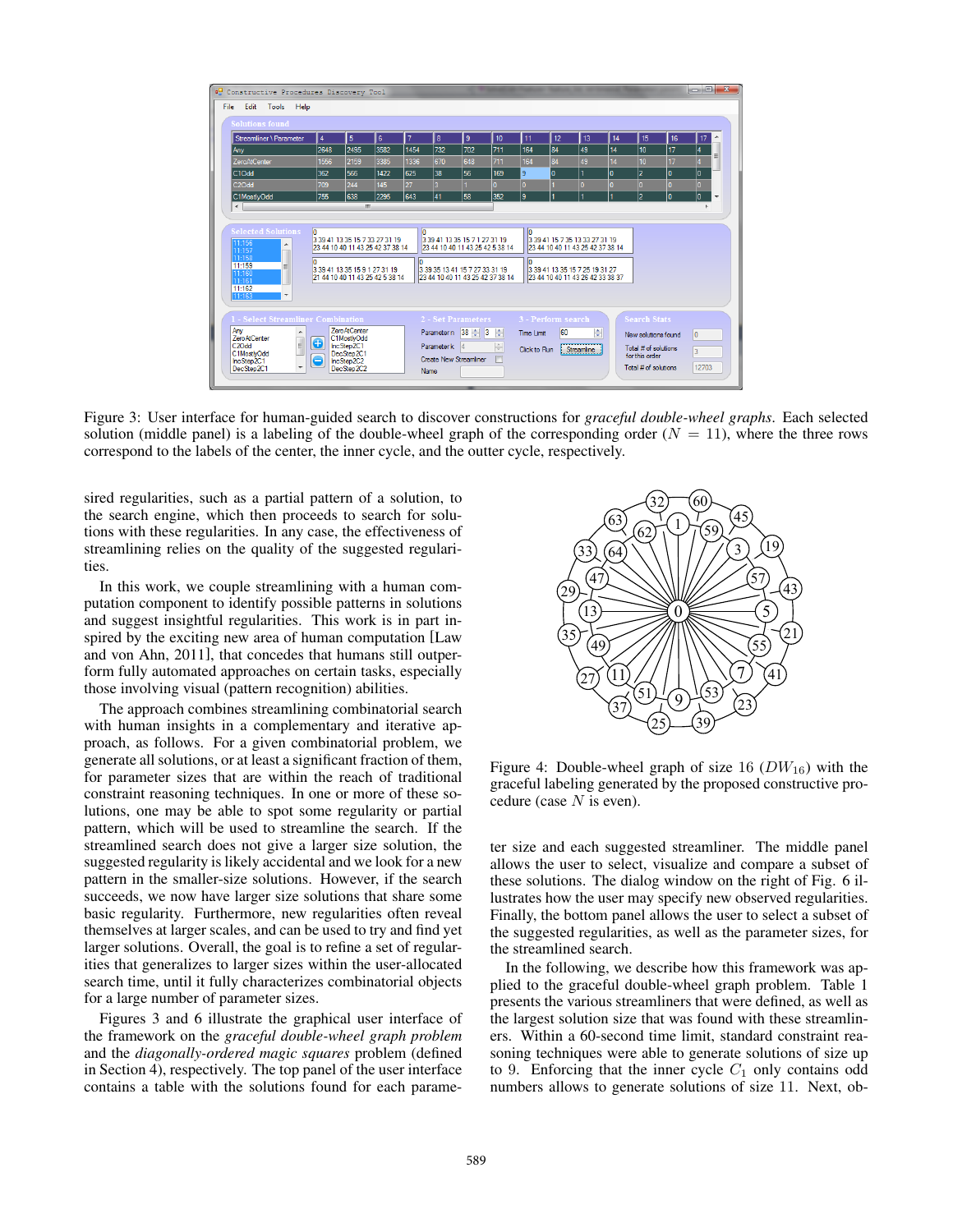serving that many solutions have 0 at the center of the wheels, we find solutions of size 19. At this point, some of the generated solutions partially exhibit the pattern named 'Inc. steps of 2', in which a sequence  $(x, x+2, x+4, ...)$  appears on the nodes of a circle, skipping a node each time. For example, the inner circle in Figure 4 shows a sequence  $(1, 3, 5, 7, ...)$ of length up to  $N/2 - 1$ , when looking at every other node, starting from the top and counting clockwise. Nevertheless, when we combine this pattern to the previously formulated streamliners, the search fails, as shown in Table 1. Therefore, we need to weaken the set of streamliners and we decide to require that most of the nodes, namely the first  $N - 2$  nodes, have an odd label. In that case, the search successfully generates solutions of size 21. Finally, we impose similar sequences (increasing and decreasing) on both circles, which leads to solutions of size 38.

Table 1: Size of the largest graceful double-wheel graphs generated by each set of streamliners. The number of solutions found appears in parenthesis. A 60-second time-out was used.

| Set of streamliners                                               | Size   |  |  |  |
|-------------------------------------------------------------------|--------|--|--|--|
| $\Gamma_0: \emptyset$                                             | 9(251) |  |  |  |
| $\Gamma_1$ : { $C_1$ is Odd}                                      | 11(8)  |  |  |  |
| $\Gamma_2$ : {0 at center}                                        | 18(1)  |  |  |  |
| $\Gamma_3: \Gamma_1 \cup \Gamma_2$                                | 19(6)  |  |  |  |
| $\Gamma_4: \Gamma_3 \cup \{Inc. \ steps \ of \ 2 \ in \ C_1\}$    |        |  |  |  |
| $\Gamma_5: \Gamma_2 \cup \{Inc. \ steps \ of \ 2 \ in \ C_1\}$    | 21(5)  |  |  |  |
| $\cup \{C_1 \text{ Mostly-Odd}\}\$                                |        |  |  |  |
| $\Gamma_6$ : $\Gamma_5 \cup \{Dec.~steps~of~2~in~C_1\}$           | 22(2)  |  |  |  |
| $\Gamma_7$ : $\Gamma_6 \cup \{Inc. \ steps \ of \ 2 \ in \ C_2\}$ | 23(1)  |  |  |  |
| $\Gamma_8: \Gamma_7 \cup \{Dec. \ steps \ of \ 2 \ in \ C_2\}$    | 38(2)  |  |  |  |

#### 3 Construction for graceful  $DW_N$

The constructive procedure that we propose is based on the various streamliners mentioned in the previous section. We formally define this construction as follows.

Let  $x_i$  be the label of vertex i on the first (inner) cycle,  $y_i$ the label of vertex  $i$  on the second (outer) cycle, and  $z$  the label of the central vertex. Our proposed construction distinguishes two cases, based on whether  $N$  is odd. In both cases, however, we set  $z = 0$ . The labels of the vertices on the two cycles are defined as follows:

Case N is even,  $N \geq 4$ :

$$
x_i = \begin{cases} i & \text{if } i \text{ is odd, } 1 \leq i \leq N-3 \\ 4N-3-i & \text{if } i \text{ is even, } 2 \leq i \leq N-2 \\ 4N & \text{if } i = N-1 \\ 4N-2 & \text{if } i = N \end{cases}
$$

$$
y_i = \begin{cases} 4N-4 & \text{if } i = 1 \\ N+i & \text{if } i \text{ is odd, } 3 \leq i \leq N-3 \\ 3N-1-i & \text{if } i \text{ is even, } 2 \leq i \leq N-2 \\ 4N-1 & \text{if } i = N-1 \\ 2N & \text{if } i = N \end{cases}
$$



Figure 5: Double-wheel graph of size 25  $(DW_{25})$  with the graceful labeling generated by the proposed constructive procedure (case  $N$  is odd). This is the largest graceful doublewheel graph ever reported in the literature.

Figure 4 illustrates this construction in the case where  $N$  is even. For the case where  $N$  is odd, a similar construction can be derived from the same set of streamliners. Figure 5 shows the graceful graph of size 25 obtained with this construction.

#### Case N is odd,  $N \geq 5$ :

$$
x_i = \begin{cases} i & \text{if } i \text{ is odd, } 1 \leq i \leq N-2 \\ 4N+1-i & \text{if } i \text{ is even, } 2 \leq i \leq N-3 \\ 2N & \text{if } i = N-1 \\ 2N+4 & \text{if } i = N \end{cases}
$$

$$
y_i = \begin{cases} 4N & \text{if } i = 1 \\ 2N+2+i & \text{if } i \text{ is odd, } 3 \leq i \leq N-2 \\ 2N+1-i & \text{if } i \text{ is even, } 2 \leq i \leq N-3 \\ 3N+2 & \text{if } i = N-1 \\ 2N+2 & \text{if } i = N \end{cases}
$$

We now prove the correctness of the construction in the case where  $N$  is even. Interestingly, it has been observed in [Le Bras *et al.*, 2012b] that the proof of the construction of so-called spatially-balanced Latin squares makes extensive use of the proposed streamliners (for a complete proof, see [Le Bras *et al.*, 2012a]). Similarly, the streamliners used to find the construction of graceful double-wheel graphs provide insights on how to prove the construction itself. In particular, the following proof makes extensive use of the parity of vertex labels. First, we prove that the vertices have different labels. Indeed, there are labels for all *odd* numbers from 1 to  $(4N-1)$ , except for  $(N-1)$ ,  $(N+1)$ ,  $(2N-1)$  and  $(4N-3)$ , which gives  $(2N - 4)$  distinct odd vertex labels. In addition, there are 4 distinct *even* vertex labels, namely  $2N$ ,  $(4N - 4)$ ,  $(4N - 2)$  and 4N. Overall, all  $2N + 1$  vertex labels (including the center vertex) are distinct. Second, we prove that the 4N edge labels cover all values from 1 to 4N. Given that the center is labeled 0, we have edge labels covering all *odd* numbers between 1 and  $(4N - 1)$ , except for  $(N - 1)$ ,  $(N + 1)$ ,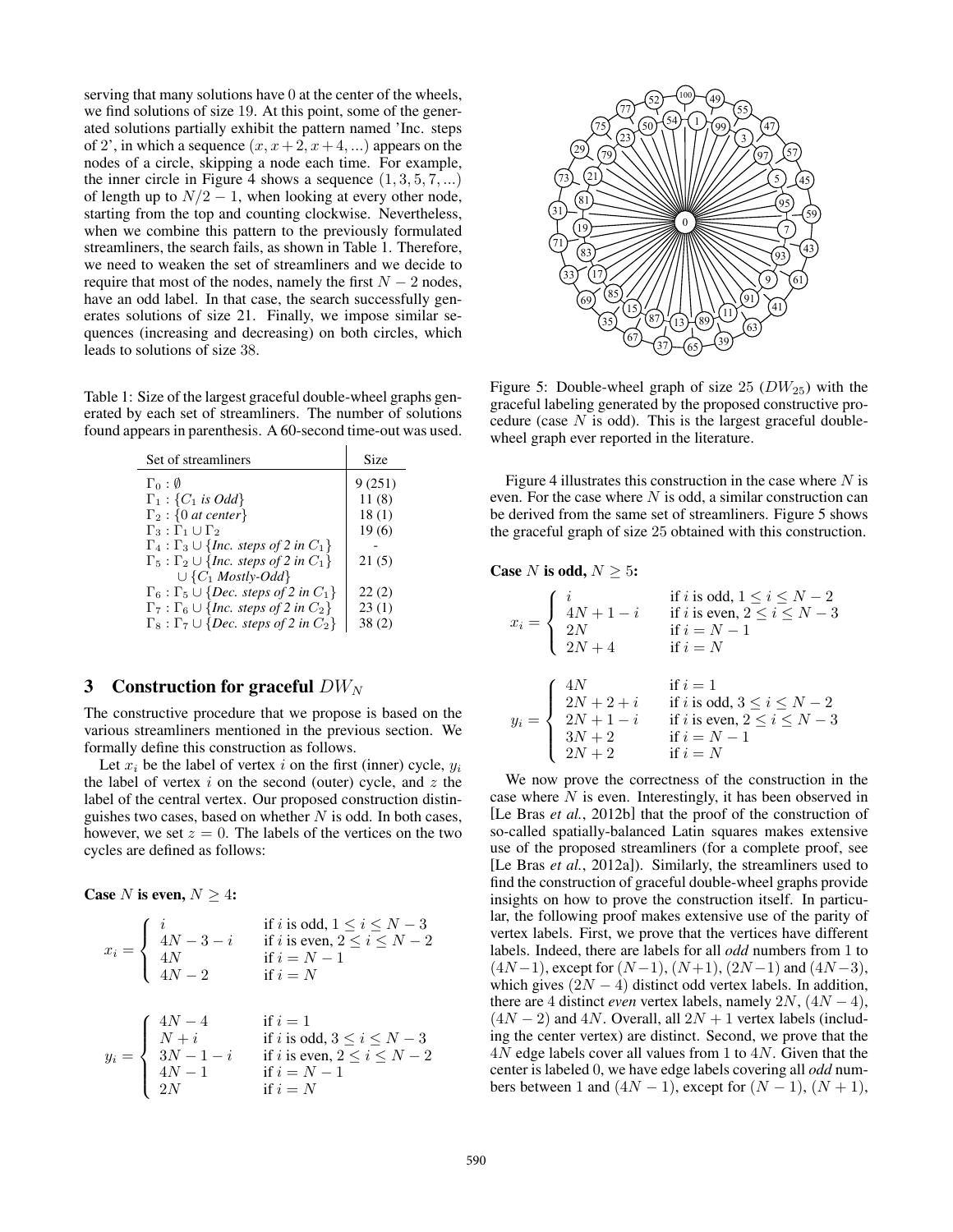|    | 12 | 8  | 13           |
|----|----|----|--------------|
| 15 | 6  | 10 | 3            |
| 14 |    |    | $\mathbf{z}$ |
|    | 9  | 5  | 16           |

Figure 7: Diagonally-ordered magic square of order 4. Each number from 1 to 16 appears exactly once, and each row, column and main diagonal adds up to the same value, namely 34. In addition, both main diagonals are ordered from left to right.

 $(2N - 1)$  and  $(4N - 3)$ . These edge labels, however, appear on the edges  $(y_1, y_2)$ ,  $(x_{N-2}, x_{N-1})$ ,  $(y_{N-1}, y_N)$ , and  $(x_1, x_N)$  respectively. Regarding *even* edge labels, the inner circle have all even edge labels from  $(4N - 6)$  to  $(2N + 2)$ and the outer circle all edge labels from  $(2N - 6)$  to 4. Given the four even vertex labels, the only remaining even values to consider are  $(2N - 4)$  and  $(2N - 2)$ . Nevertheless, these values appear as edge labels for  $(y_N, y_1)$  and  $(y_{N-2}, y_{N-1})$ , respectively. Therefore, all numbers from 1 to 4N appear as an edge label, which completes the proof. A similar proof can be derived for the case where  $N$  is odd.

## 4 Construction for *Diagonally-Ordered Magic Squares*

In this section, we show how we apply the same framework to the *diagonally-ordered magic square* problem and demonstrate that this framework is not application-specific. Diagonally-ordered magic squares have been introduced in [Gomes and Sellmann, 2004] to illustrate the efficiency of streamlined search. We first give a formal definition of a *diagonally-ordered magic square*.

Definition (Magic Squares). *Given a natural number* N*, a magic square of order* N *is a square of size* N *containing all numbers from* 1 *to* N<sup>2</sup> *such that the sum of the numbers is the same in each row, each column, and each of the two main diagonals.*

Definition (Diagonally-Ordered Magic Squares). *Given a natural number* N*, a magic square of order* N *is diagonallyordered if both main diagonals, when traversed from left to right, have strictly increasing values.*

Given a natural number N, the *diagonally-ordered magic square* (DOMS) problem consists in the construction of a diagonally-ordered magic square of order N. Figure 7 depicts a DOMS of order 4.

In [Gomes and Sellmann, 2004], the authors first present a straightforward constraint programming model that allows to generate DOMSs of order up to 8 within 10 hours of computation. Nevertheless, within this time limit, their streamlined reasoning approach generates DOMSs of order up to 16, and even report finding DOMSs of order 17, 18, and 19. In addition, they mention that no polynomial-time construction is known for generating arbitrary large DOMSs.

Using the proposed approach, we are able to generate DOMSs of arbitrary large sizes. Figure 6 illustrates the graph-

|  | 9 13 16 12 8          |  |  |  |                         | $1 \mid 12 \mid 8 \mid 13$ |  |
|--|-----------------------|--|--|--|-------------------------|----------------------------|--|
|  | 6   10   14   15   11 |  |  |  | 15 6 10                 |                            |  |
|  | $ 7 11 15 $ 14 10     |  |  |  | $4 \mid 7 \mid 11 \mid$ |                            |  |
|  | 8 12 16 13            |  |  |  |                         | Æ                          |  |

Figure 8: Observed regularity in a diagonally-ordered magic square of order 4. In the blue square (Left), the cells are numbered from 1 to 16, top-down and left-to-right. The red square (Middle) is numbered from 16 down to 1, in the same order. Overlapping both squares, keeping values from the first one for the cells on the two main diagonals, leads to a DOMS (Right).

ical user interface for this framework applied to the DOMS problem.

A first construction was found by observing the following regularity. For some DOMSs generated with standard constraint reasoning techniques, the cell values are assigned the actual cell index, when counting top-down, left-to-right, or its complement to  $N^2 + 1$ . This pattern is depicted in Figure 8.

We then enforce this regularity. Namely, each cell  $(i, j)$ can only be assigned the value  $i+(j-1)N$  or  $N^2+1-i-(j-1)N$  $1$ )*N*. For clarity purposes, as illustrated in Figure 8, we will call *blue cell* a cell  $(i, j)$  taking value  $i+(j-1)N$ , and *red cell* a cell  $(i, j)$  taking value  $N^2 + 1 - i - (j - 1)N$ . At this point, a pattern emerges for orders N such that  $N \equiv 0 \pmod{4}$ , which consists in tiling the  $4 \times 4$  pattern of Figure 8 to cover the  $N \times N$  square, and leads to the following construction, in which  $a(i, j)$  represents the value of cell  $(i, j)$ :

**Case** 
$$
N \equiv 0 \pmod{4}
$$
**:**  
 $a(i, j) = \begin{cases} i + (j - 1)N & \text{if } k = l \text{ or } k = 4 - l, \\ N^2 + 1 - i - (j - 1)N & \text{otherwise} \end{cases}$ 

where  $k = (i - 1) \pmod{4}$  and  $l = (j - 1) \pmod{4}$ .

This first construction of infinite number of DOMSs is in fact a variation of the so-called Durer method for constructing magic squares of doubly-even order [Pickover, 2001, e.g].

Nevertheless, this construction does not apply to either odd orders or singly-even orders. In fact, the streamliner that requires each cell to be either blue or red does not allow to generate DOMSs of order N for any  $N \not\equiv 0 \pmod{4}$ .

In order to find a construction for singly-even DOMSs (i.e, of order  $N \equiv 2 \pmod{4}$ , we relax the previous streamliner and also allow a cell  $(i, j)$  to take the value  $(N + 1$  $i) + (j - 1)N$  (*white* cell) or its complement to  $N^2 + 1$ (*gray* cell). These cell values correspond to counting the cells bottom-up and from left-to-right, and top-down from right-toleft, respectively. Any solution found with this new streamliner will only have blue, red, white, or gray cells. This feature particularly emphasizes the importance of an appropriate visualization, that allows the user to effectively identify potential patterns in the solutions. In addition, as suggested in some solutions, we define a streamliner that requires that the top-left quadrant contains no red cells. Finally, observing the solutions obtained by combining these streamliners, we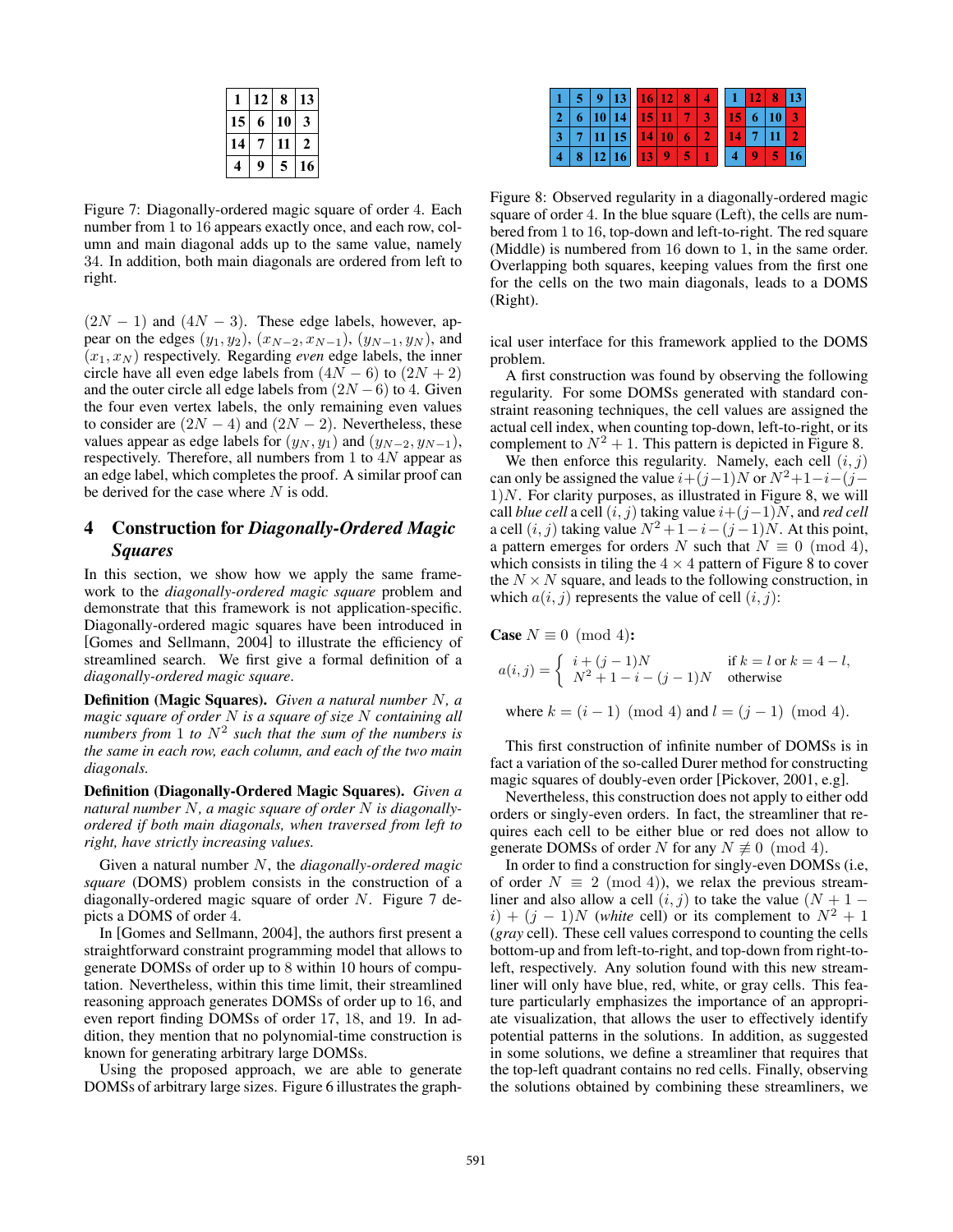

Figure 6: Graphical user interface for human-guided combinatorial search to discover constructions for the *diagonally-ordered magic squares* problem.

also hypothesize that the diagonals of the top-left quadrant are monochromatic.

Although this set of streamliners is not an example of a fully-complete construction for singly-even DOMSs, we believe it provides interesting insights to solve the diagonallyordered magic square problem for singly-even orders. Indeed, while [Gomes and Sellmann, 2004] report taking about two days to generate a DOMS of order 18, we were able, with this set of streamliners, to generate DOMSs of order up to 18 in seconds.

## 5 Conclusions

We provide the first constructive procedure for generating graceful labeling for arbitrary large double-wheel graphs. No such procedure was previously known and the largest doublewheel graph known to admit a graceful labeling was of size 24.

This construction was found through a general framework devised to discover efficient, constructive procedures for generating classes of complex combinatorial objects. This framework combines specialized search techniques with a human computation component, through a complementary, iterative approach. We also used this framework to provide a polynomial time construction for diagonally-ordered magic squares.

The integration of combinatorial reasoning and human computation methods is an exciting research direction, and future avenues include, for example, crowdsourcing the identification of patterns within a pool of solutions.

## Acknowledgments

This work was supported by the National Science Foundation (NSF

Expeditions in Computing award for Computational Sustainability, grant 0832782).

### References

- [Ayel and Favaron, 1981] J. Ayel and O. Favaron. *The helms are graceful*. Universite Paris-Sud, Centre d'Orsay, Labo- ´ ratoire de recherche en Informatique, 1981.
- [Benhamou et al., 2007] F. Benhamou, N. Jussien, B. O'Sullivan, et al. *Trends in Constraint Programming*. Wiley Online Library, 2007.
- [Bloom, 1979] Gary S Bloom. A chronology of the ringlekotzig conjecture and the continuing quest to call all trees graceful. *Annals of the New York Academy of Sciences*, 328(1):32–51, 1979.
- [Cohen *et al.*, 2005] D. Cohen, P. Jeavons, C. Jefferson, K. Petrie, and B. Smith. Symmetry definitions for constraint satisfaction problems. *Principles and Practice of Constraint Programming-CP 2005*, pages 17–31, 2005.
- [Frucht, 1979] R. Frucht. Graceful numbering of wheels and related graphs. *Annals of the New York Academy of Sciences*, 319(1):219–229, 1979.
- [Galinier *et al.*, 2003] Philippe Galinier, Brigitte Jaumard, Rodrigo Morales, and Gilles Pesant. *A constraint-based* approach to the Golomb ruler problem. Montréal: Centre for Research on Transportation, Centre de recherche sur les transports (CRT), 2003.
- [Gallian, 1998] J.A. Gallian. A dynamic survey of graph labeling. *Electron. J. Combin*, 5(1):43, 1998.